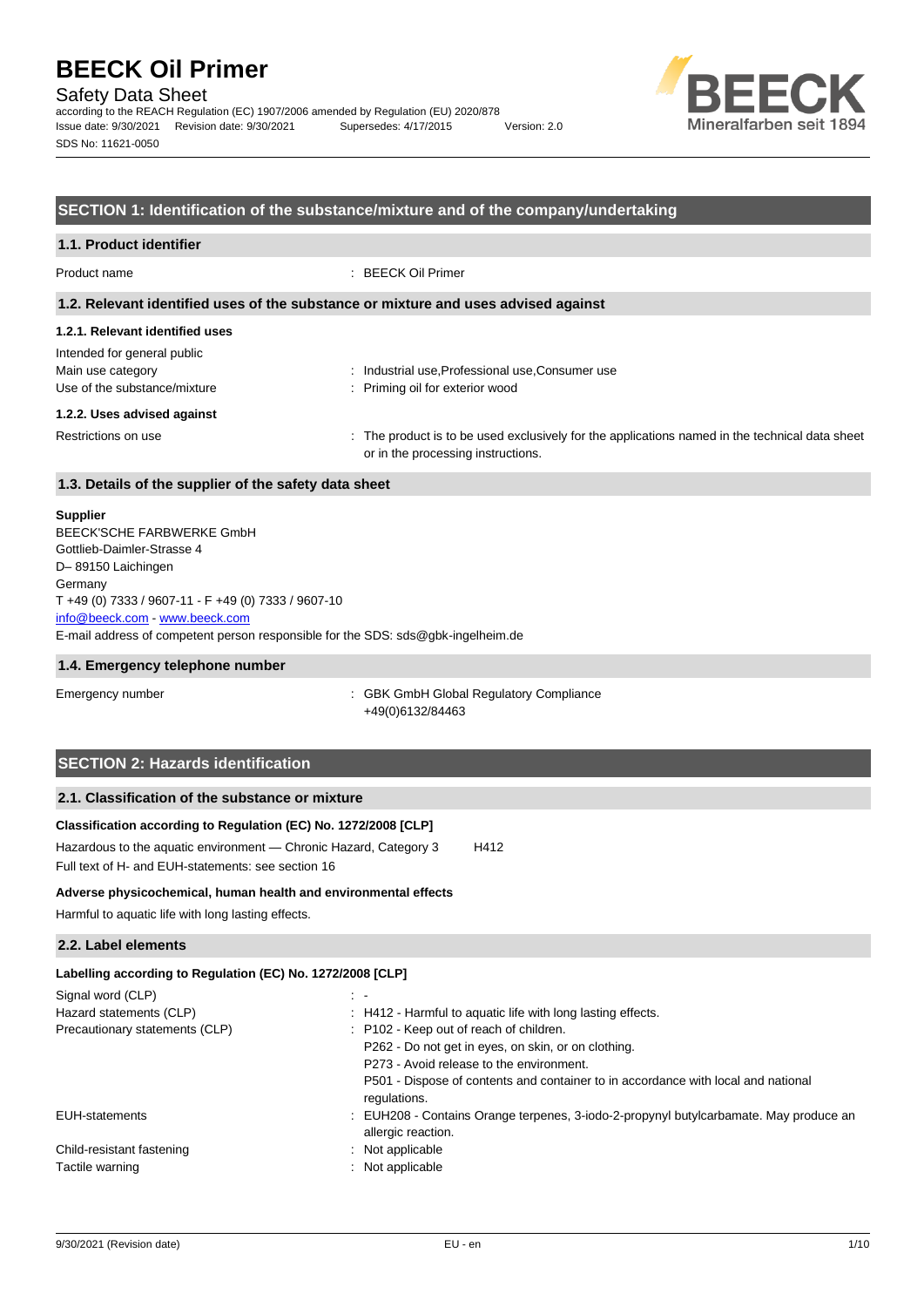## Safety Data Sheet

according to the REACH Regulation (EC) 1907/2006 amended by Regulation (EU) 2020/878 SDS No: 11621-0050



### **2.3. Other hazards**

No additional information available

### **SECTION 3: Composition/information on ingredients**

#### **3.1. Substances**

Not applicable

### **3.2. Mixtures**

| <b>Name</b>                                                  | <b>Product identifier</b>                                                 | $\%$               | <b>Classification according to</b><br><b>Regulation (EC) No. 1272/2008</b><br>[CLP]                                                                                                                                                            |
|--------------------------------------------------------------|---------------------------------------------------------------------------|--------------------|------------------------------------------------------------------------------------------------------------------------------------------------------------------------------------------------------------------------------------------------|
| Hydrocarbons, C11-C13, iso-alkanes, <2% aromatics            | CAS-No.: 246538-78-3<br>EC-No.: 920-901-0                                 | $\ge 5 - < 25$     | Asp. Tox. 1, H304                                                                                                                                                                                                                              |
| Hydrocarbons, C11-C14, isoalkanes, cyclics, <2%<br>aromatics | EC-No.: 927-285-2                                                         | $\ge 5 - < 25$     | Asp. Tox. 1, H304<br>EUH066                                                                                                                                                                                                                    |
| Orange terpenes                                              | CAS-No.: 8028-48-6<br>EC-No.: 232-433-8<br>REACH-no: 01-2119493353-<br>35 | $\geq 0.3 - < 0.5$ | Flam. Lig. 3, H226<br>Skin Irrit. 2, H315<br>Skin Sens. 1, H317<br>Asp. Tox. 1, H304<br>Aquatic Chronic 2, H411                                                                                                                                |
| 3-iodo-2-propynyl butylcarbamate                             | CAS-No.: 55406-53-6                                                       | $\geq 0.3$         | Acute Tox. 4 (Oral), H302 (ATE=500<br>mg/kg bodyweight)<br>Acute Tox. 3 (Inhalation: dust, mist), H331<br>$(ATE=0.5 mg/l/4h)$<br>Eye Dam. 1, H318<br>Skin Sens. 1, H317<br>STOT RE 1, H372<br>Aquatic Acute 1, H400<br>Aquatic Chronic 1, H410 |

Full text of H- and EUH-statements: see section 16

## **SECTION 4: First aid measures**

#### **4.1. Description of first aid measures**

| : Remove person to fresh air and keep comfortable for breathing. |
|------------------------------------------------------------------|
| : Wash skin with plenty of water.                                |
| : Rinse eyes with water as a precaution.                         |
| : Call a poison center or a doctor if you feel unwell.           |
|                                                                  |

## **4.2. Most important symptoms and effects, both acute and delayed**

No additional information available

## **4.3. Indication of any immediate medical attention and special treatment needed**

Treat symptomatically.

| <b>SECTION 5: Firefighting measures</b> |
|-----------------------------------------|
|-----------------------------------------|

### **5.1. Extinguishing media**

Suitable extinguishing media  $\cdot$  Water spray. Dry powder. Foam. Carbon dioxide.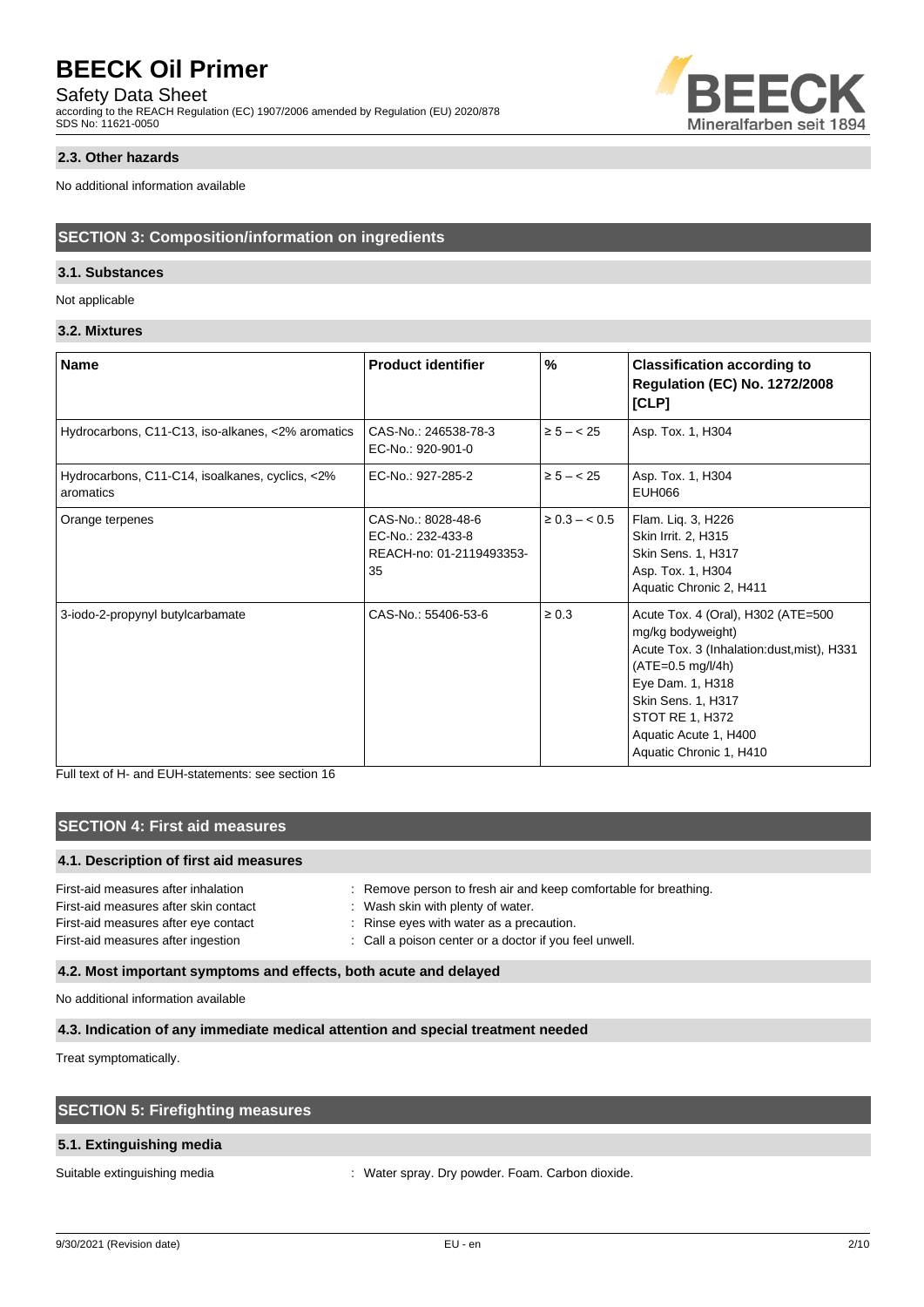Safety Data Sheet

according to the REACH Regulation (EC) 1907/2006 amended by Regulation (EU) 2020/878 SDS No: 11621-0050



### **5.2. Special hazards arising from the substance or mixture**

| Hazardous decomposition products in case of fire |  | Toxic fumes may be released. |
|--------------------------------------------------|--|------------------------------|
|                                                  |  |                              |

#### **5.3. Advice for firefighters**

Protection during firefighting **interval to a statempt to take action without suitable protective equipment. Self-contained** breathing apparatus. Complete protective clothing.

## **SECTION 6: Accidental release measures**

| 6.1. Personal precautions, protective equipment and emergency procedures |                                                                                                                                                                |  |
|--------------------------------------------------------------------------|----------------------------------------------------------------------------------------------------------------------------------------------------------------|--|
| 6.1.1. For non-emergency personnel                                       |                                                                                                                                                                |  |
| Emergency procedures                                                     | : Ventilate spillage area.                                                                                                                                     |  |
| 6.1.2. For emergency responders                                          |                                                                                                                                                                |  |
| Protective equipment                                                     | : Do not attempt to take action without suitable protective equipment. For further information<br>refer to section 8: "Exposure controls/personal protection". |  |
| 6.2. Environmental precautions                                           |                                                                                                                                                                |  |
| Avoid release to the environment.                                        |                                                                                                                                                                |  |
| 6.3. Methods and material for containment and cleaning up                |                                                                                                                                                                |  |
| Methods for cleaning up                                                  | Take up liquid spill into absorbent material.                                                                                                                  |  |

| monicao ioi oloaning ap | . Take up liquid opin like aboorborn material.                  |
|-------------------------|-----------------------------------------------------------------|
| Other information       | : Dispose of materials or solid residues at an authorized site. |
|                         |                                                                 |

## **6.4. Reference to other sections**

For further information refer to section 13.

| <b>SECTION 7: Handling and storage</b>                            |                                                                                                                                                                                              |  |  |
|-------------------------------------------------------------------|----------------------------------------------------------------------------------------------------------------------------------------------------------------------------------------------|--|--|
| 7.1. Precautions for safe handling                                |                                                                                                                                                                                              |  |  |
| Precautions for safe handling<br>Hygiene measures                 | : Ensure good ventilation of the work station. Wear personal protective equipment.<br>: Do not eat, drink or smoke when using this product. Always wash hands after handling the<br>product. |  |  |
| 7.2. Conditions for safe storage, including any incompatibilities |                                                                                                                                                                                              |  |  |
| Storage conditions<br>Storage temperature                         | : Store in a well-ventilated place. Keep cool.<br>: $5-25$ °C                                                                                                                                |  |  |

#### **7.3. Specific end use(s)**

See Section 1.

## **SECTION 8: Exposure controls/personal protection**

#### **8.1. Control parameters**

#### **8.1.1 National occupational exposure and biological limit values**

No additional information available

#### **8.1.2. Recommended monitoring procedures**

No additional information available

#### **8.1.3. Air contaminants formed**

No additional information available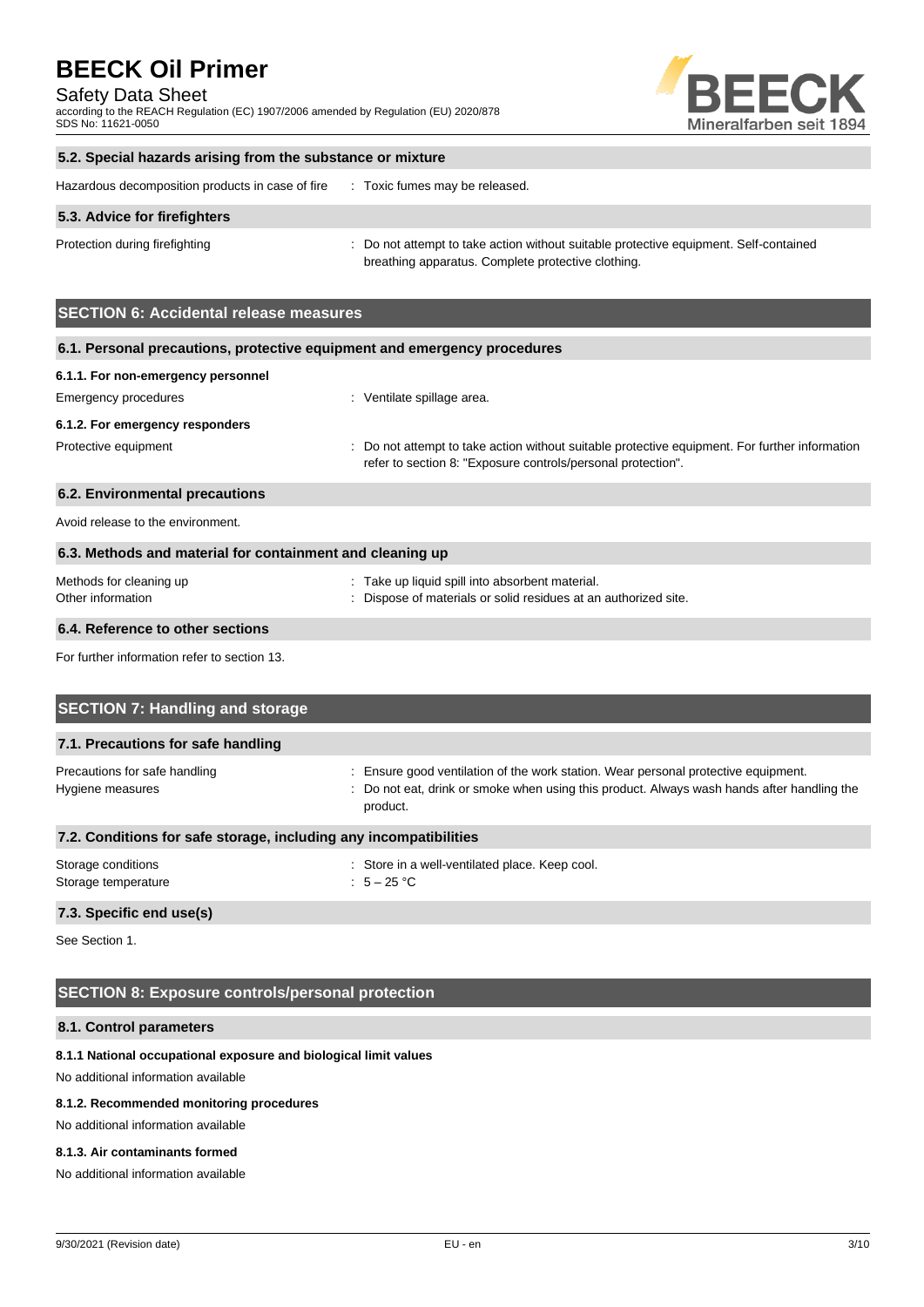## Safety Data Sheet

according to the REACH Regulation (EC) 1907/2006 amended by Regulation (EU) 2020/878 SDS No: 11621-0050



#### **8.1.4. DNEL and PNEC**

No additional information available

#### **8.1.5. Control banding**

No additional information available

#### **8.2. Exposure controls**

#### **8.2.1. Appropriate engineering controls**

#### **Appropriate engineering controls:**

Ensure good ventilation of the work station.

#### **8.2.2. Personal protection equipment**

**Personal protective equipment symbol(s):**



#### **8.2.2.1. Eye and face protection**

**Eye protection:** Safety glasses

**8.2.2.2. Skin protection**

**Skin and body protection:** Wear suitable protective clothing

**Hand protection:** Protective gloves

#### **8.2.2.3. Respiratory protection**

#### **Respiratory protection:**

In case of insufficient ventilation, wear suitable respiratory equipment

#### **8.2.2.4. Thermal hazards**

No additional information available

#### **8.2.3. Environmental exposure controls**

#### **Environmental exposure controls:**

Avoid release to the environment.

### **SECTION 9: Physical and chemical properties**

### **9.1. Information on basic physical and chemical properties**

| Physical state              | : Liquid                      |
|-----------------------------|-------------------------------|
| Colour                      | : Transparent.                |
| Odour                       | $:$ Mild.                     |
| Odour threshold             | : Not available               |
| Melting point               | : Not available               |
| Freezing point              | : Not available               |
| Boiling point               | : Not available               |
| Flammability                | : Not applicable              |
| <b>Explosive limits</b>     | : Not available               |
| Lower explosive limit (LEL) | : Not available               |
| Upper explosive limit (UEL) | : Not available               |
| Flash point                 | : 61 °C                       |
| Auto-ignition temperature   | : Not available               |
| Decomposition temperature   | : Not available               |
| рH                          | : Not specifically applicable |
| Viscosity, kinematic        | Not available                 |
|                             |                               |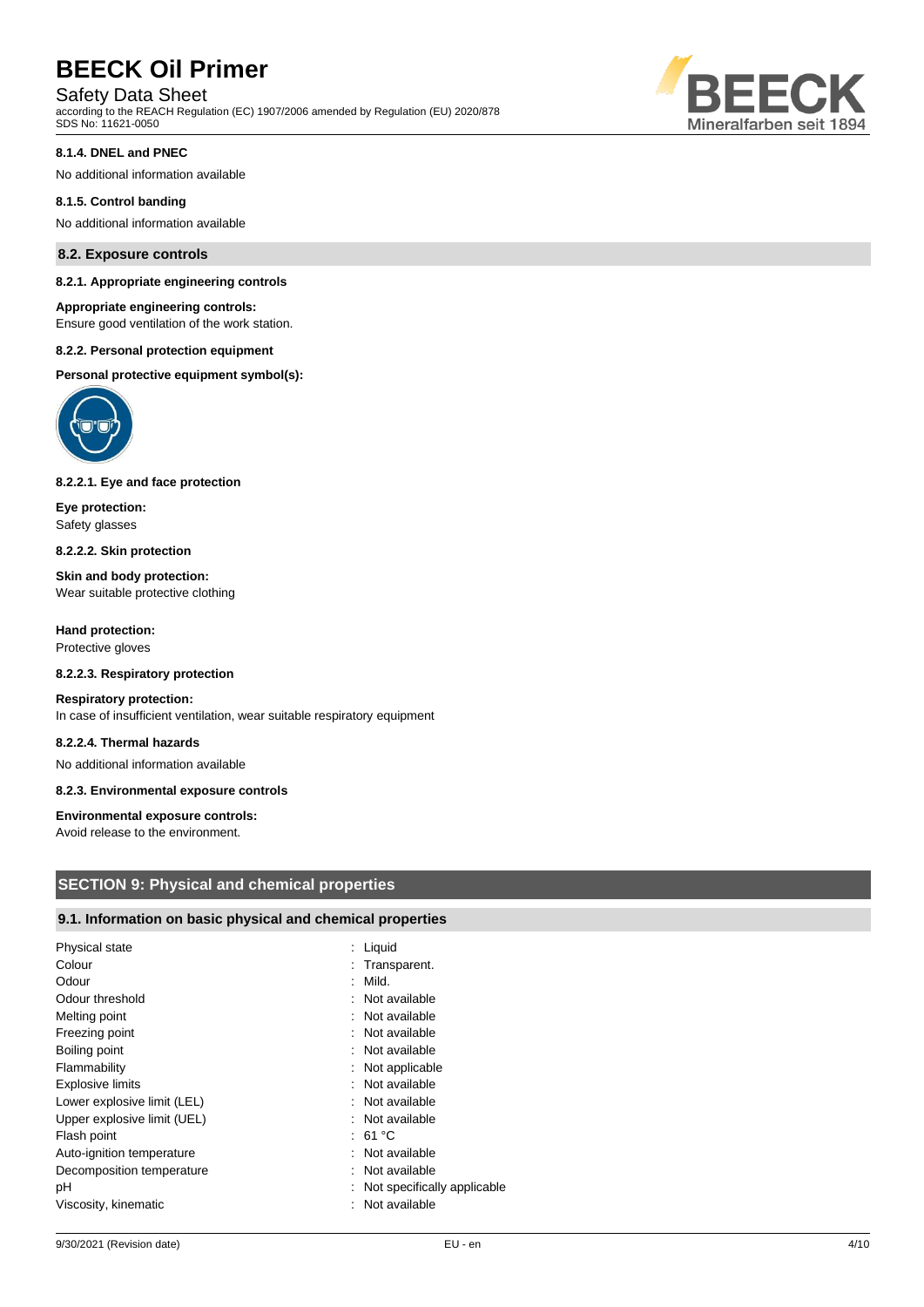## Safety Data Sheet

according to the REACH Regulation (EC) 1907/2006 amended by Regulation (EU) 2020/878 SDS No: 11621-0050



| Solubility                                      | : Not available  |
|-------------------------------------------------|------------------|
| Partition coefficient n-octanol/water (Log Kow) | : Not available  |
| Vapour pressure                                 | : Not available  |
| Vapour pressure at 50 °C                        | : Not available  |
| Density                                         | : 1.2 $q/cm^3$   |
| Relative density                                | : Not available  |
| Relative vapour density at 20 °C                | : Not available  |
| Particle size                                   | : Not applicable |
| Particle size distribution                      | : Not applicable |
| Particle shape                                  | : Not applicable |
| Particle aspect ratio                           | : Not applicable |
| Particle aggregation state                      | : Not applicable |
| Particle agglomeration state                    | : Not applicable |
| Particle specific surface area                  | : Not applicable |
| Particle dustiness                              | : Not applicable |
|                                                 |                  |

#### **9.2. Other information**

#### **9.2.1. Information with regard to physical hazard classes**

No additional information available

#### **9.2.2. Other safety characteristics**

VOC content  $\frac{1}{5}$  ≤ 620 g/l

## **SECTION 10: Stability and reactivity**

#### **10.1. Reactivity**

The product is non-reactive under normal conditions of use, storage and transport.

#### **10.2. Chemical stability**

Stable under normal conditions.

#### **10.3. Possibility of hazardous reactions**

No dangerous reactions known under normal conditions of use.

## **10.4. Conditions to avoid**

None under recommended storage and handling conditions (see section 7).

#### **10.5. Incompatible materials**

No additional information available

#### **10.6. Hazardous decomposition products**

Under normal conditions of storage and use, hazardous decomposition products should not be produced.

## **SECTION 11: Toxicological information**

## **11.1. Information on hazard classes as defined in Regulation (EC) No 1272/2008**

| Acute toxicity (oral)<br>Acute toxicity (dermal)<br>Acute toxicity (inhalation) | : Not classified<br>: Not classified<br>: Not classified |  |
|---------------------------------------------------------------------------------|----------------------------------------------------------|--|
| 3-iodo-2-propynyl butylcarbamate (55406-53-6)                                   |                                                          |  |
| ATE CLP (oral)                                                                  | 500 mg/kg bodyweight                                     |  |
| ATE CLP (dust, mist)                                                            | $0.5 \text{ mg/l/4h}$                                    |  |
| Skin corrosion/irritation                                                       | : Not classified<br>pH: Not specifically applicable      |  |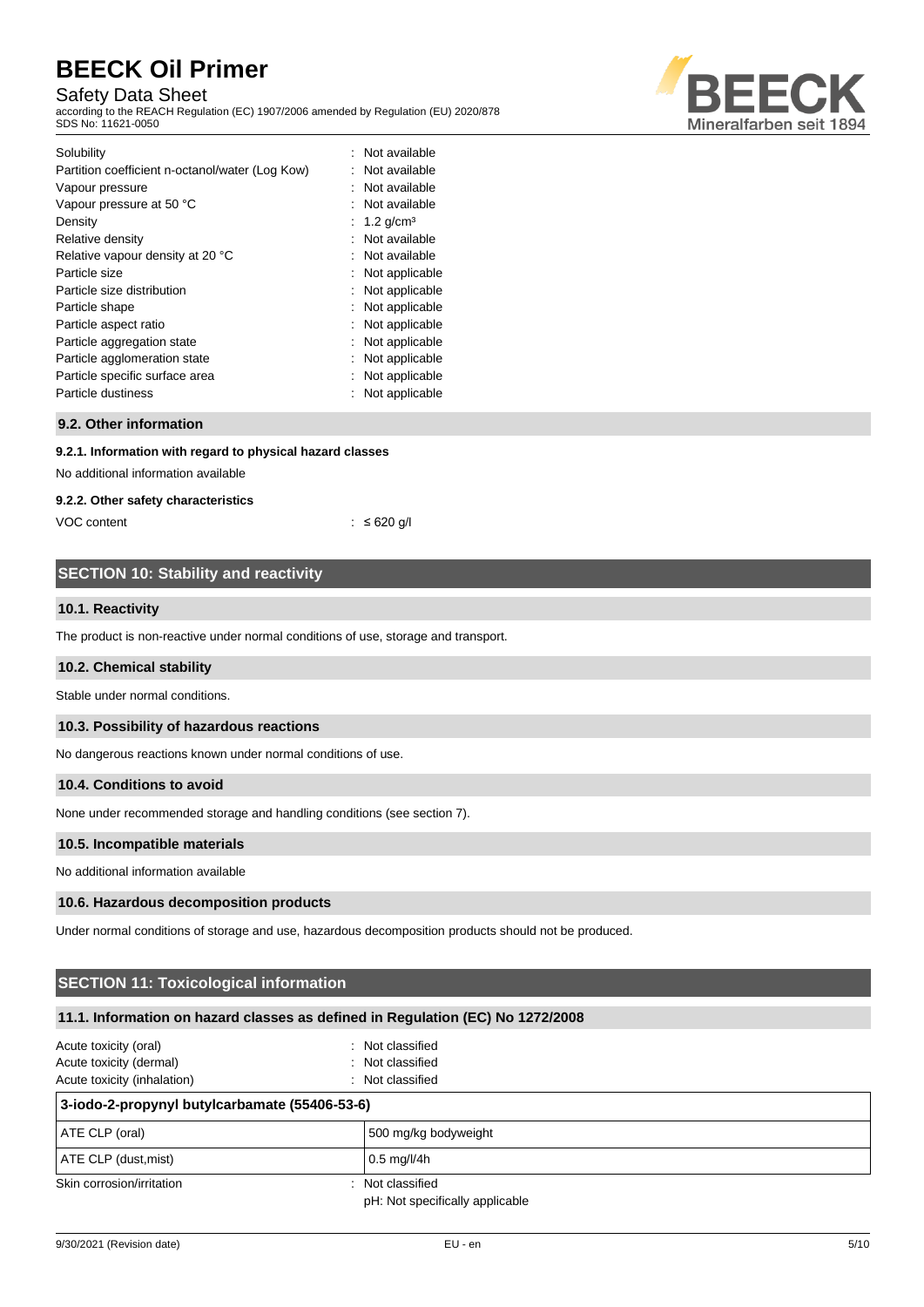## Safety Data Sheet

according to the REACH Regulation (EC) 1907/2006 amended by Regulation (EU) 2020/878 SDS No: 11621-0050



| 3 jade 3 seeminud butideesbemete (EE400 E3.0) |                                                         |  |
|-----------------------------------------------|---------------------------------------------------------|--|
| STOT-repeated exposure                        | : Not classified                                        |  |
| STOT-single exposure                          | : Not classified                                        |  |
| Reproductive toxicity                         | : Not classified                                        |  |
| Carcinogenicity                               | : Not classified                                        |  |
| Germ cell mutagenicity                        | : Not classified                                        |  |
| Respiratory or skin sensitisation             | : Not classified                                        |  |
| Serious eye damage/irritation                 | Not classified<br>÷.<br>pH: Not specifically applicable |  |
|                                               |                                                         |  |

| 3-iodo-2-propynyl butylcarbamate (55406-53-6) |                                                                 |  |
|-----------------------------------------------|-----------------------------------------------------------------|--|
| STOT-repeated exposure                        | Causes damage to organs through prolonged or repeated exposure. |  |
| Aspiration hazard                             | Not classified                                                  |  |

#### **11.2. Information on other hazards**

No additional information available

| <b>SECTION 12: Ecological information</b>                                                                                           |                                                                                                                                   |  |  |  |
|-------------------------------------------------------------------------------------------------------------------------------------|-----------------------------------------------------------------------------------------------------------------------------------|--|--|--|
| 12.1. Toxicity                                                                                                                      |                                                                                                                                   |  |  |  |
| Ecology - general<br>Hazardous to the aquatic environment, short-term<br>(acute)<br>Hazardous to the aquatic environment, long-term | Harmful to aquatic life with long lasting effects.<br>Not classified<br>÷<br>: Harmful to aquatic life with long lasting effects. |  |  |  |
| (chronic)                                                                                                                           |                                                                                                                                   |  |  |  |
| 12.2. Persistence and degradability                                                                                                 |                                                                                                                                   |  |  |  |
| No additional information available                                                                                                 |                                                                                                                                   |  |  |  |
| 12.3. Bioaccumulative potential                                                                                                     |                                                                                                                                   |  |  |  |
| No additional information available                                                                                                 |                                                                                                                                   |  |  |  |
| 12.4. Mobility in soil                                                                                                              |                                                                                                                                   |  |  |  |
| No additional information available                                                                                                 |                                                                                                                                   |  |  |  |
| 12.5. Results of PBT and vPvB assessment                                                                                            |                                                                                                                                   |  |  |  |
| No additional information available                                                                                                 |                                                                                                                                   |  |  |  |
| 12.6. Endocrine disrupting properties                                                                                               |                                                                                                                                   |  |  |  |
| No additional information available                                                                                                 |                                                                                                                                   |  |  |  |
| 12.7. Other adverse effects                                                                                                         |                                                                                                                                   |  |  |  |
| No additional information available                                                                                                 |                                                                                                                                   |  |  |  |
| <b>SECTION 13: Disposal considerations</b>                                                                                          |                                                                                                                                   |  |  |  |

## **13.1. Waste treatment methods**

| Waste treatment methods           | Dispose of contents/container in accordance with licensed collector's sorting instructions. |
|-----------------------------------|---------------------------------------------------------------------------------------------|
| European List of Waste (LoW) code | : 08 01 12 - waste paint and varnish other than those mentioned in 08 01 11                 |

## **SECTION 14: Transport information**

In accordance with ADR / IMDG / IATA / ADN / RID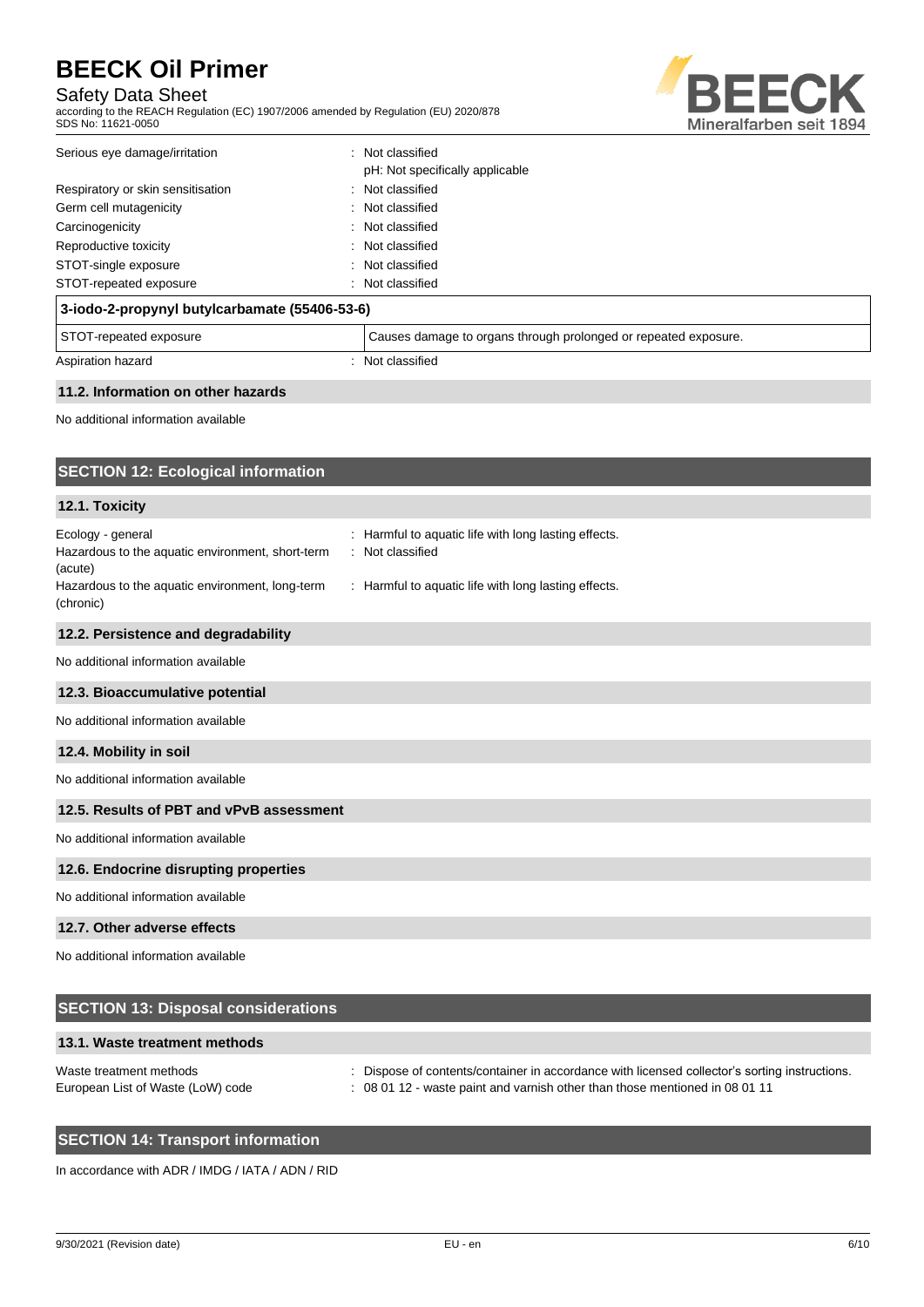## Safety Data Sheet

according to the REACH Regulation (EC) 1907/2006 amended by Regulation (EU) 2020/878 SDS No: 11621-0050



| <b>ADR</b>                             | <b>IMDG</b>   | <b>IATA</b>   | <b>ADN</b>    | <b>RID</b>    |
|----------------------------------------|---------------|---------------|---------------|---------------|
| 14.1. UN number or ID number           |               |               |               |               |
| Not regulated                          | Not regulated | Not regulated | Not regulated | Not regulated |
| 14.2. UN proper shipping name          |               |               |               |               |
| Not regulated                          | Not regulated | Not regulated | Not regulated | Not regulated |
| 14.3. Transport hazard class(es)       |               |               |               |               |
| Not regulated                          | Not regulated | Not regulated | Not regulated | Not regulated |
| 14.4. Packing group                    |               |               |               |               |
| Not regulated                          | Not regulated | Not regulated | Not regulated | Not regulated |
| 14.5. Environmental hazards            |               |               |               |               |
| Not regulated                          | Not regulated | Not regulated | Not regulated | Not regulated |
| No supplementary information available |               |               |               |               |

### **14.6. Special precautions for user**

**Overland transport**

Not regulated

#### **Transport by sea**

Not regulated

#### **Air transport**

Not regulated

**Inland waterway transport** Not regulated

**Rail transport** Not regulated

#### **14.7. Maritime transport in bulk according to IMO instruments**

Not applicable

### **SECTION 15: Regulatory information**

#### **15.1. Safety, health and environmental regulations/legislation specific for the substance or mixture**

#### **15.1.1. EU-Regulations**

Contains no REACH substances with Annex XVII restrictions

Contains no substance on the REACH candidate list

Contains no REACH Annex XIV substances

Contains no substance subject to Regulation (EU) No 649/2012 of the European Parliament and of the Council of 4 July 2012 concerning the export and import of hazardous chemicals.

Contains no substance subject to Regulation (EU) No 2019/1021 of the European Parliament and of the Council of 20 June 2019 on persistent organic pollutants

Contains no substance subject to Regulation (EU) 2019/1148 of the European Parliament and of the Council of 20 June 2019 on the marketing and use of explosives precursors.

VOC content : ≤ 620 g/l

#### **15.1.2. National regulations**

No additional information available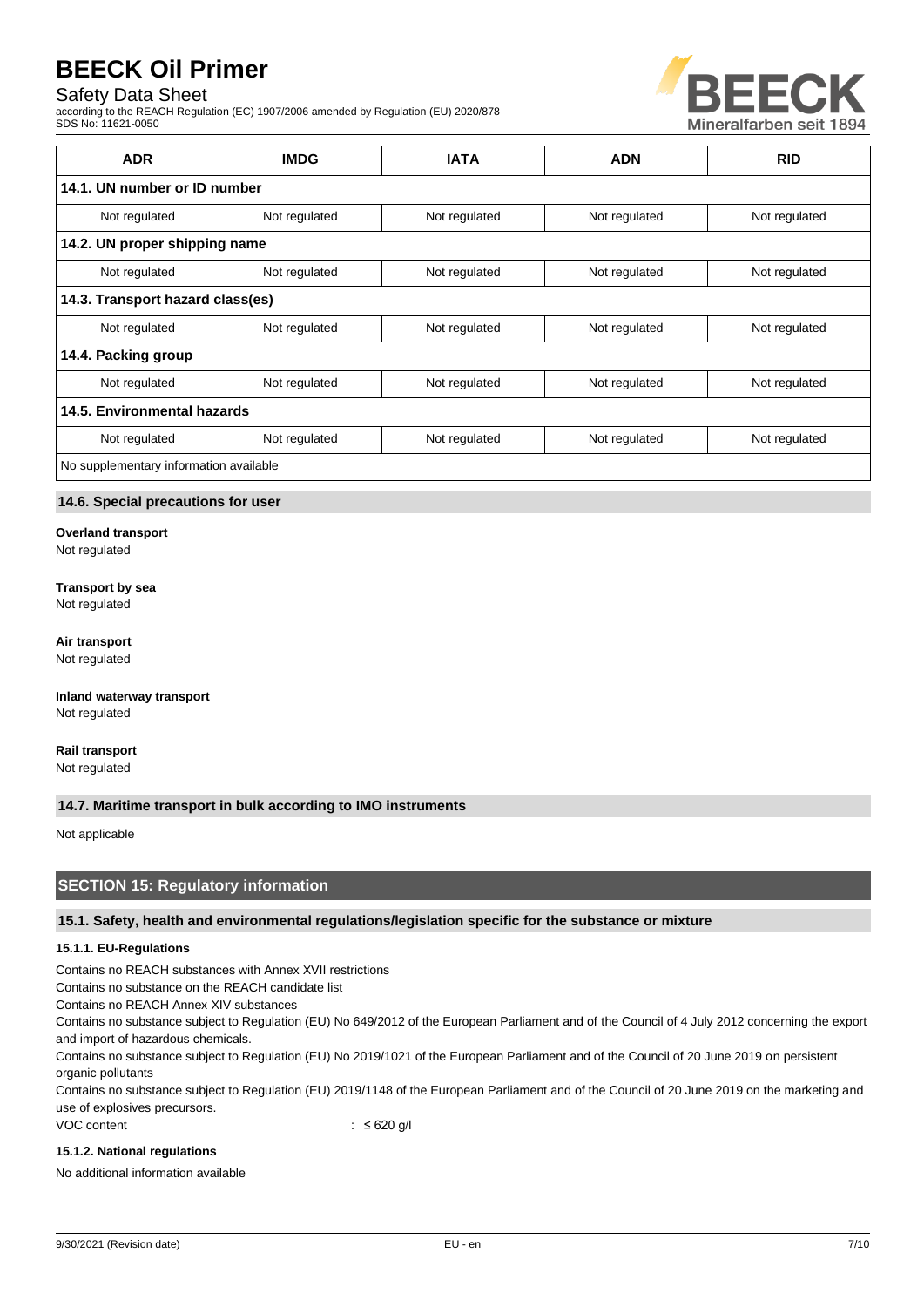## Safety Data Sheet

according to the REACH Regulation (EC) 1907/2006 amended by Regulation (EU) 2020/878 SDS No: 11621-0050



## **15.2. Chemical safety assessment**

No chemical safety assessment has been carried out

| <b>SECTION 16: Other information</b> |                                                                                                 |  |  |
|--------------------------------------|-------------------------------------------------------------------------------------------------|--|--|
| Abbreviations and acronyms:          |                                                                                                 |  |  |
| <b>ADN</b>                           | European Agreement concerning the International Carriage of Dangerous Goods by Inland Waterways |  |  |
| ADR                                  | European Agreement concerning the International Carriage of Dangerous Goods by Road             |  |  |
| ATE                                  | <b>Acute Toxicity Estimate</b>                                                                  |  |  |
| <b>BCF</b>                           | <b>Bioconcentration factor</b>                                                                  |  |  |
| <b>BLV</b>                           | Biological limit value                                                                          |  |  |
| <b>BOD</b>                           | Biochemical oxygen demand (BOD)                                                                 |  |  |
| COD                                  | Chemical oxygen demand (COD)                                                                    |  |  |
| <b>DMEL</b>                          | Derived Minimal Effect level                                                                    |  |  |
| <b>DNEL</b>                          | Derived-No Effect Level                                                                         |  |  |
| EC-No.                               | European Community number                                                                       |  |  |
| <b>EC50</b>                          | Median effective concentration                                                                  |  |  |
| EN                                   | European Standard                                                                               |  |  |
| <b>IARC</b>                          | International Agency for Research on Cancer                                                     |  |  |
| <b>IATA</b>                          | International Air Transport Association                                                         |  |  |
| <b>IMDG</b>                          | International Maritime Dangerous Goods                                                          |  |  |
| <b>LC50</b>                          | Median lethal concentration                                                                     |  |  |
| LD50                                 | Median lethal dose                                                                              |  |  |
| LOAEL                                | Lowest Observed Adverse Effect Level                                                            |  |  |
| <b>NOAEC</b>                         | No-Observed Adverse Effect Concentration                                                        |  |  |
| <b>NOAEL</b>                         | No-Observed Adverse Effect Level                                                                |  |  |
| <b>NOEC</b>                          | No-Observed Effect Concentration                                                                |  |  |
| OECD                                 | Organisation for Economic Co-operation and Development                                          |  |  |
| <b>OEL</b>                           | Occupational Exposure Limit                                                                     |  |  |
| PBT                                  | Persistent Bioaccumulative Toxic                                                                |  |  |
| <b>PNEC</b>                          | <b>Predicted No-Effect Concentration</b>                                                        |  |  |
| <b>RID</b>                           | Regulations concerning the International Carriage of Dangerous Goods by Rail                    |  |  |
| SDS                                  | Safety Data Sheet                                                                               |  |  |
| <b>STP</b>                           | Sewage treatment plant                                                                          |  |  |
| ThOD                                 | Theoretical oxygen demand (ThOD)                                                                |  |  |
| <b>TLM</b>                           | Median Tolerance Limit                                                                          |  |  |
| <b>VOC</b>                           | Volatile Organic Compounds                                                                      |  |  |
| CAS-No.                              | Chemical Abstract Service number                                                                |  |  |
| N.O.S.                               | Not Otherwise Specified                                                                         |  |  |
| vPvB                                 | Very Persistent and Very Bioaccumulative                                                        |  |  |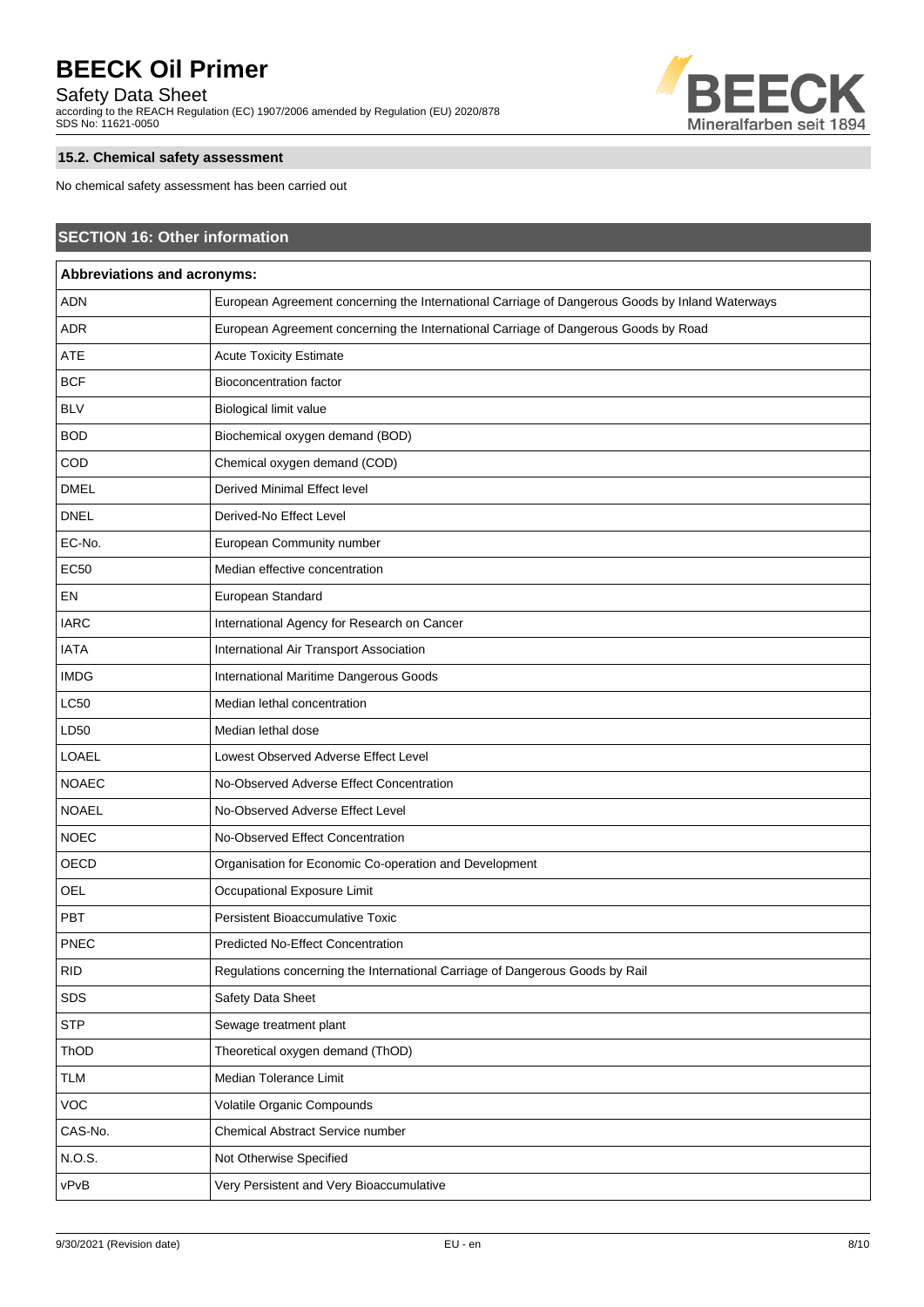## Safety Data Sheet

according to the REACH Regulation (EC) 1907/2006 amended by Regulation (EU) 2020/878 SDS No: 11621-0050



| Abbreviations and acronyms: |                                                                                                     |  |
|-----------------------------|-----------------------------------------------------------------------------------------------------|--|
| <b>ED</b>                   | Endocrine disrupting properties                                                                     |  |
| <b>DOT</b>                  | Department of Transport                                                                             |  |
| <b>TDG</b>                  | <b>Transportation of Dangerous Goods</b>                                                            |  |
| <b>REACH</b>                | Registration, Evaluation, Authorisation and Restriction of Chemicals Regulation (EC) No 1907/2006   |  |
| <b>GHS</b>                  | Globally Harmonized System of Classification, Labelling and Packaging of Chemicals                  |  |
| CAS                         | CAS (Chemical Abstracts Service) number                                                             |  |
| <b>IBC-Code</b>             | International Code for the Construction and Equipment of Ships carrying Dangerous Chemicals in Bulk |  |
| <b>CLP</b>                  | Classification Labelling Packaging Regulation; Regulation (EC) No 1272/2008                         |  |
| MARPOL 73/78                | MARPOL 73/78: International Convention for the Prevention of Pollution From Ships                   |  |
| ADG.                        | <b>Transport of Australian Dangerous Goods</b>                                                      |  |

Other information **interval of the sections**  $\sim$  2. Data of sections 4 to 8, as well as 10 to 12, do partly not refer to the use and the regular employing of the product (in this sense consult information on use and on product), but to liberation of major amounts in case of accidents and irregularities. The information describes exclusively the safety requirements for the product(s) and is based on the present level of our knowledge. The delivery specifications are contained in the corresponding product sheet. This data does not constitute a guarantee for the characteristics of the product(s) as defined by the legal warranty regulations.

| Full text of H- and EUH-statements:     |                                                                                               |  |  |
|-----------------------------------------|-----------------------------------------------------------------------------------------------|--|--|
| Acute Tox. 3<br>(Inhalation:dust, mist) | Acute toxicity (inhalation:dust, mist) Category 3                                             |  |  |
| Acute Tox. 4 (Oral)                     | Acute toxicity (oral), Category 4                                                             |  |  |
| Aquatic Acute 1                         | Hazardous to the aquatic environment - Acute Hazard, Category 1                               |  |  |
| Aquatic Chronic 1                       | Hazardous to the aquatic environment - Chronic Hazard, Category 1                             |  |  |
| Aquatic Chronic 2                       | Hazardous to the aquatic environment - Chronic Hazard, Category 2                             |  |  |
| Aquatic Chronic 3                       | Hazardous to the aquatic environment - Chronic Hazard, Category 3                             |  |  |
| Asp. Tox. 1                             | Aspiration hazard, Category 1                                                                 |  |  |
| <b>EUH066</b>                           | Repeated exposure may cause skin dryness or cracking.                                         |  |  |
| <b>EUH208</b>                           | Contains Orange terpenes, 3-iodo-2-propynyl butylcarbamate. May produce an allergic reaction. |  |  |
| Eye Dam. 1                              | Serious eye damage/eye irritation, Category 1                                                 |  |  |
| Flam. Liq. 3                            | Flammable liquids, Category 3                                                                 |  |  |
| H226                                    | Flammable liquid and vapour.                                                                  |  |  |
| H302                                    | Harmful if swallowed.                                                                         |  |  |
| H304                                    | May be fatal if swallowed and enters airways.                                                 |  |  |
| H315                                    | Causes skin irritation.                                                                       |  |  |
| H317                                    | May cause an allergic skin reaction.                                                          |  |  |
| H318                                    | Causes serious eye damage.                                                                    |  |  |
| H331                                    | Toxic if inhaled.                                                                             |  |  |
| H372                                    | Causes damage to organs through prolonged or repeated exposure.                               |  |  |
| H400                                    | Very toxic to aquatic life.                                                                   |  |  |
| H410                                    | Very toxic to aquatic life with long lasting effects.                                         |  |  |